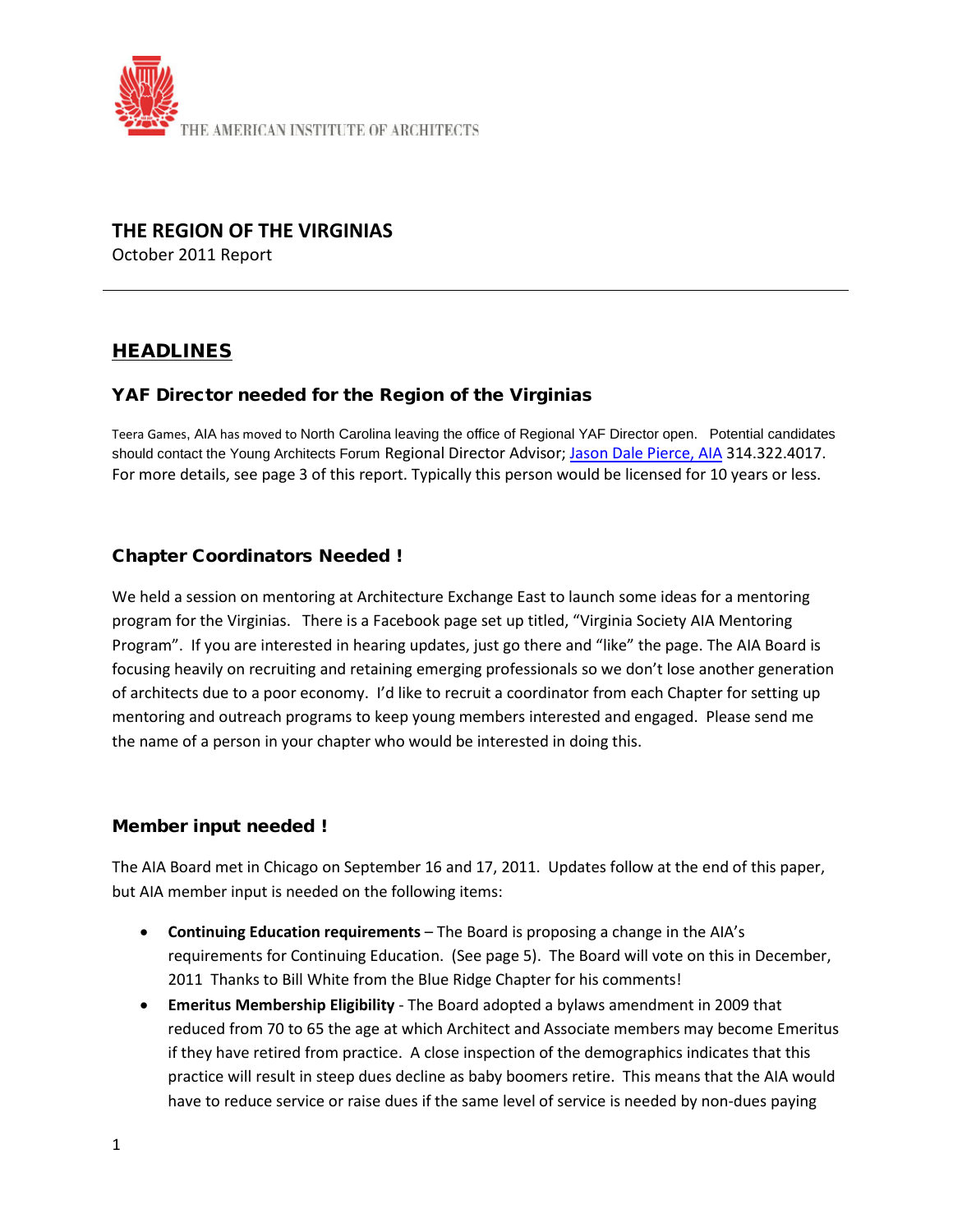

members. No specific proposal was offered however the Board is considering putting forward an amendment at the AIA National Convention in 2012.

## Voting at 2012 National Convention

It is VERY important that every vote count at the upcoming 2012 National Convention. If anybody has questions about how to vote, please see me!

# Dates for 2012 National AIA Events Published

- Grassroots will be held in Washington DC on March 7-10, 2012
- AIA National Convention will be held in Washington DC on May  $16-19^{th}$

NOTE: The AIA Northern Virginia is planning a regional party for next year's convention. Stay tuned! I'll be organizing a dinner for Grassroots at Ceiba Restaurant.

# Virginia Society AIA Design Forum X

The tenth VSAIA Design Forum will be held in Charlottesville on March  $16<sup>th</sup>$  and  $17<sup>th</sup>$  and the theme will be "Skins". There will be a regional meeting at the Design Forum and the regional board is invited to attend. VSAIA will publish more details later.

## Chapter Visits

I met with the AIA Richmond Chapter in early July, 2011 and with the Blue Ridge Chapter in Abingdon in late July. I met with the Northern Virginia Chapter in October and will be meeting with the West Virginia Chapter on November 18<sup>th</sup>. I'll be catching up with the Central Virginia and Hampton Roads Chapters in early 2012.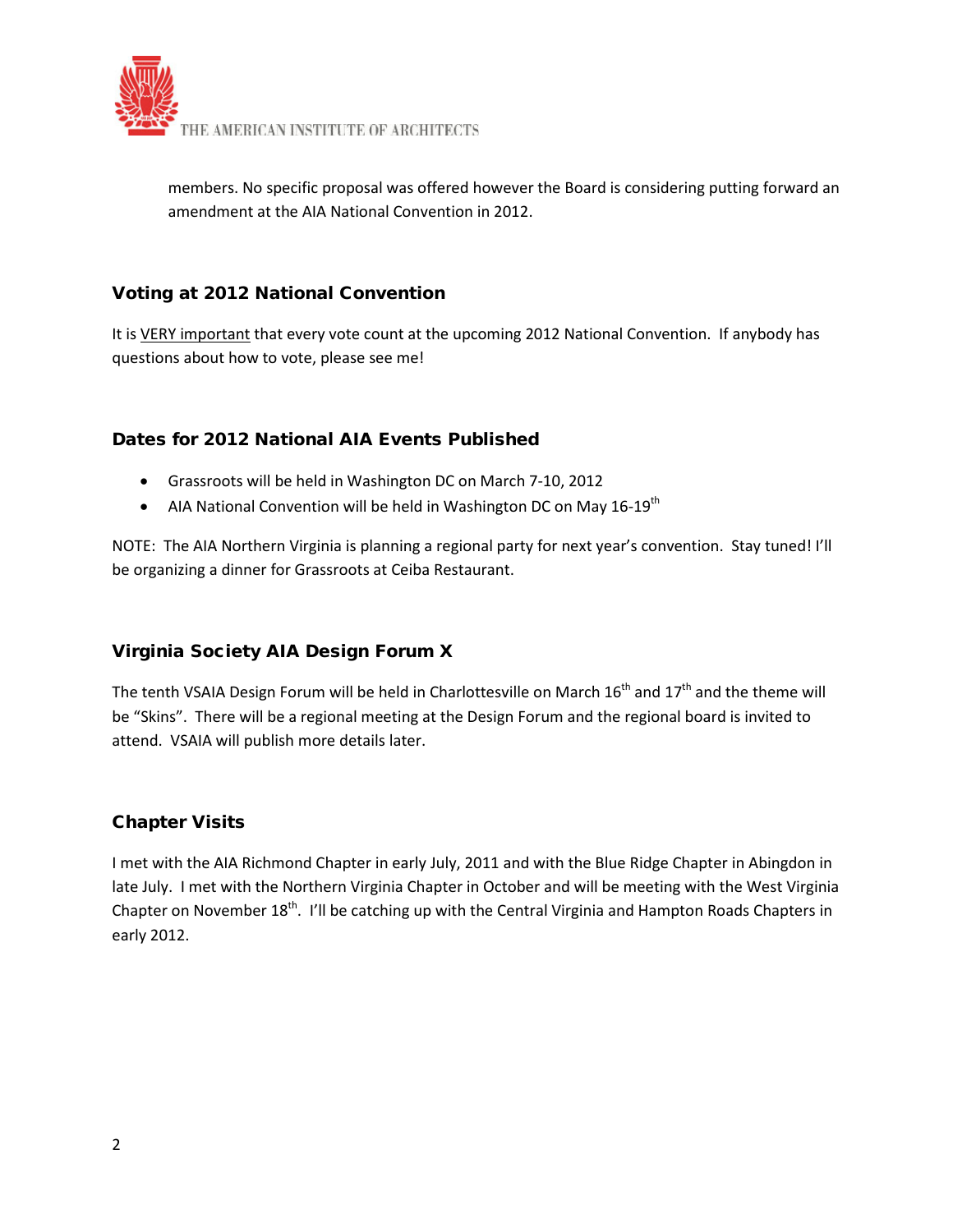

# DETAILS

# YOUNG ARCHITECTS FORUM – REGIONAL DIRECTOR INFORMATION

The [AIA Young Architects Forum](http://lyris.aia.org/t/1228292/3277364/10264/0/) (YAF) regional directors work with their counterparts; the College of Fellows regional representatives and the National Associates Committee regional associate directors. YAF regional directors are responsible for gathering information about issues facing young architects within their geographic areas and disseminating information about national/regional activities and resources for use on the local level. Of equal importance, YAF regional directors serve as an important link between young architects and the national organization. Architects who have been licensed for no more than ten years are eligible for this two-year term with the opportunity to reapply once for a maximum of four years of experience.

Regional director positions available January 1, 2012 (two-year term) are:

- Southern California **Current YAF Regional Director i[s John Wyka, AIA](mailto:john@johnwyka.com)**
- **Fiorida-Caribbean Region Current YAF Regional Director i[s Joseph Benesh, AIA](mailto:jbenesh@comcast.net)**
- North Central Region Current YAF Regional Director i[s Mike Schellin, AIA](mailto:mschellin@kodet.com)
- Northwest & Pacific Region Current YAF Regional Director is Janice Li, AIA
- 
- Ohio Valley Region Current YAF Regional Director i[s Jack Bauman, AIA](mailto:jbaumann@bsa-net.com)
- **Texas Region Current YAF Regional Director i[s Wyatt Frantom, AIA](mailto:wyatt.frantom@live.com)**
- **Uirginia Region Current YAF Regional Director i[s Terrapon Games, AIA](mailto:tgames@cannondesign.com)**

For additional information and application instructions, please visit the YAF Regional Directors Call for [Volunteers.](http://lyris.aia.org/t/1228292/3277364/12631/0/) For questions and/or to discuss this position and application process in more depth please contact the 2011-2012 YAF Regional Director Advisor; [Jason Dale Pierce, AIA](mailto:jason.pierce@hok.com) 314.322.4017.

It is highly recommended that all applicants for this position be vetted with the regional leadership prior to submitting to the YAF Advisory Committee. However if a selection process for the YAF Regional director is not in place in your region direct submission to the YAF Advisory Committee is allowed. Please contact your AIA Regional Leadership to determine if a regional selection process is in place or contact the YAF Regional Director Advisor via the information above.

#### **DUTIES OF THE YAF REGIONAL DIRECTOR:**

The YAF Regional Director is the primary connection between local AIA chapters, regional boards and/or leadership and the national YAF Advisory Committee.

- 1. The YAF Regional Director will keep communications flowing between these groups by:
	- Maintaining quarterly communication with all YAF chapters within his or her designated region.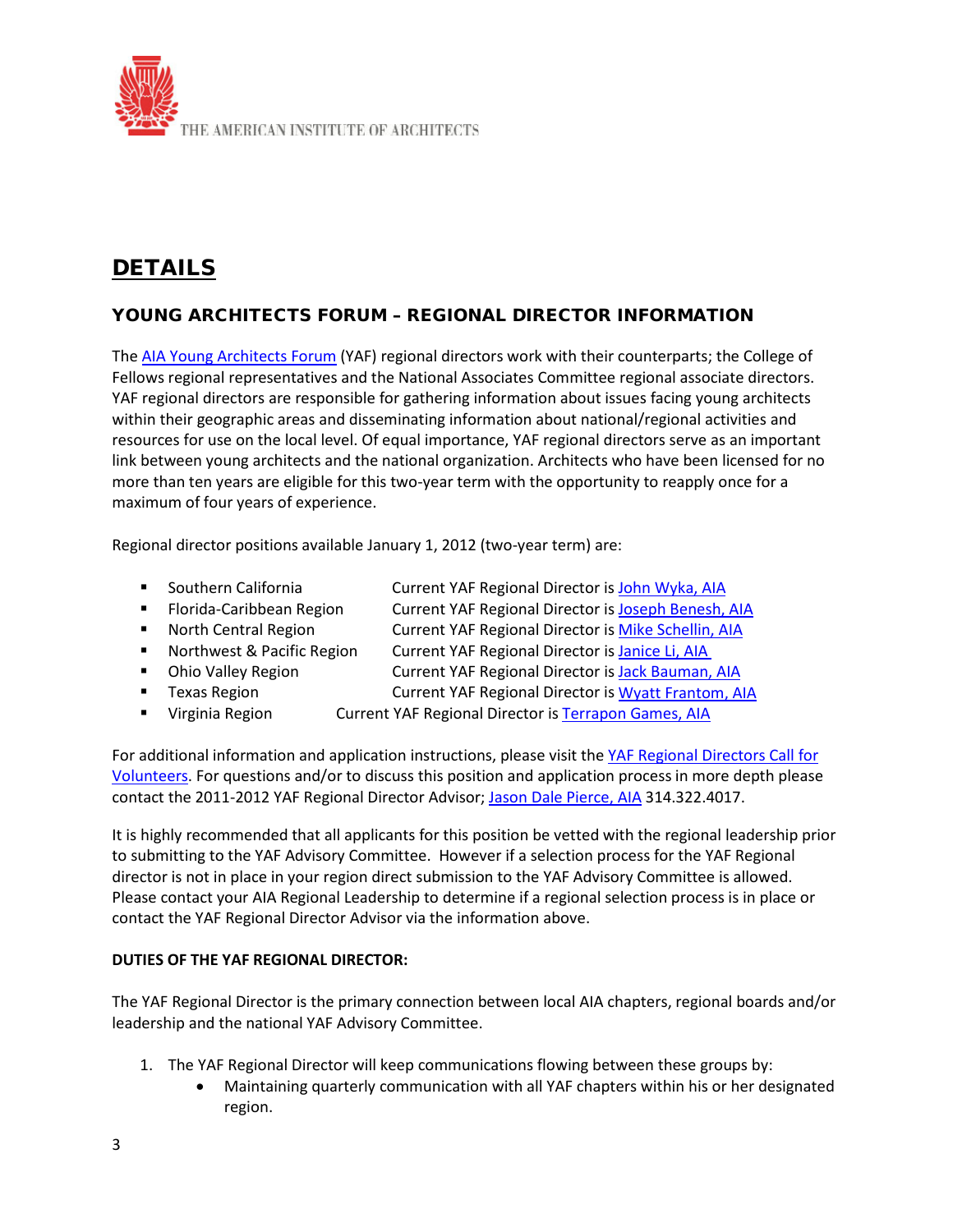

- Reporting to YAF Regional Director Adviser with regional updates quarterly.
- Serve as a conduit between local YAF chapters, Regional Board of Directors and YAF Advisory Committee
- Disseminating information to and collecting information from local chapters as requested.
- Submitting an annual regional report four weeks prior to the annual AIA National Convention.
- Write and/or solicit articles for publication in Connection, the YAF's e-newsletter. Each Director is responsible for providing one article a year to the Communications Advisor for inclusion in one issue of Connection annually. Additional articles are appreciated and encouraged.
- Participate in a monthly conference call with other YAF Regional Directors and YAF Advisory committee members.
- 2. The YAF Regional Director contributes to the direction and planning of the YAF by:
	- Participating in the YAF Annual Meeting at the AIA Grassroots in Washington D.C.
	- Working with Advisory Committee members on various issues pertaining to their individual positions on the AdCom.
- 3. The YAF Regional Director is the primary connection at the regional level to other groups in the AIA by:
	- Communicating with COF Regional Representatives and NAC Regional Associate Directors quarterly about how to work together to support each other's efforts.
	- Suggesting or encouraging young architects for nomination for regional or national awards, positions or committees/subcommittees. Including future YAF Regional Directors.
	- Attending AIA National Convention, when possible.
- 4. Additional responsibilities may be required by each respective region.
	- YAF Regional Directors are required to work with their respective regions to ensure that expectations from regional leadership are clearly defined and met.
	- The YAF Advisory committee encourages all applicants to discuss the position with their regional leadership (either their Regional AIA President and/or Executive Director) to fully understand the role and commitment that the YAF Regional Director will have to their respective region prior to submitting their application.
	- Presence is strongly encouraged at all regional meetings.
- 5. Additional items:
	- Participation and Funding to national events are required as annual budget allow
	- Upon request of YAF, may act as author, speaker or coordinator at selected YAF events
	- Depending on budget, may be partially funded to attend the YAF Annual meeting at the AIA Grassroots